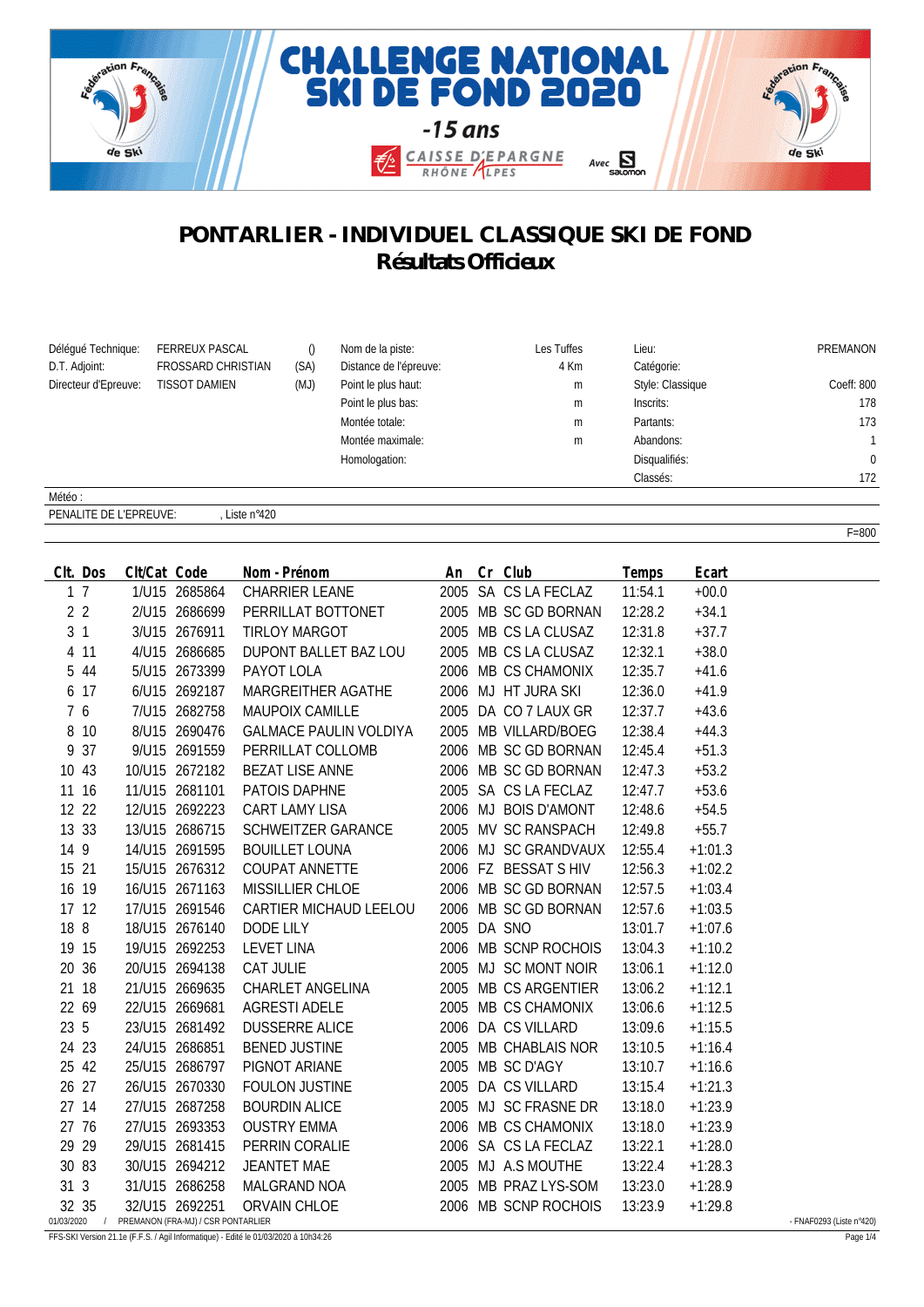|            | CIt. Dos   | Clt/Cat Code |                                    | Nom - Prénom                                                            | An Cr Club |                                      | Temps   | Ecart     |                          |
|------------|------------|--------------|------------------------------------|-------------------------------------------------------------------------|------------|--------------------------------------|---------|-----------|--------------------------|
|            | 33 49      |              | 33/U15 2681412                     | <b>HOUOT ELISE</b>                                                      |            | 2006 SA CS LA FECLAZ                 | 13:25.8 | $+1:31.7$ |                          |
| 34 26      |            |              | 34/U15 2666902                     | JAN MANON                                                               |            | 2006 MV GERARDMER SN                 | 13:26.1 | $+1:32.0$ |                          |
| 35 4       |            |              | 35/U15 2681736                     | HAMMERER CAMILLE                                                        |            | 2005 SA SC PEISEY VA                 | 13:26.3 | $+1:32.2$ |                          |
| 36 13      |            |              | 36/U15 2674568                     | <b>BUISSON LEANDRA</b>                                                  |            | 2006 MB CS MEGEVE                    | 13:26.4 | $+1:32.3$ |                          |
| 37 30      |            |              | 37/U15 2691946                     | MARGUET LOUISE                                                          |            | 2006 MJ SC FRASNE DR                 | 13:28.1 | $+1:34.0$ |                          |
| 38 25      |            |              | 38/U15 2691438                     | ROGUET LOUISE                                                           |            | 2006 MB PRAZ LYS-SOM                 | 13:28.5 | $+1:34.4$ |                          |
| 39 28      |            |              | 39/U15 2676157                     | DONET FLORE                                                             |            | 2006 DA SA MEAUDRAIS                 | 13:29.6 | $+1:35.5$ |                          |
| 40 45      |            |              | 40/U15 2687149                     | <b>GERMAIN MYRTILLE</b>                                                 |            | 2005 MJ HT JURA SKI                  | 13:29.7 | $+1:35.6$ |                          |
|            | 41 101     |              | 41/U15 2684409                     | MORETTI LENA                                                            |            | 2006 DA CS VILLARD                   | 13:31.2 | $+1:37.1$ |                          |
|            |            |              |                                    |                                                                         |            | 2005 MJ SC GRANDVAUX 13:35.3         |         |           |                          |
| 42 41      |            |              | 42/U15 2687106                     | CHOUARD LOLA                                                            |            |                                      |         | $+1:41.2$ |                          |
|            | 43 107     |              | 43/U15 2682226                     | MAYOUSSE JEANNE                                                         |            | 2005 DA US AUTRANNAI                 | 13:38.0 | $+1:43.9$ |                          |
| 44 20      |            |              | 44/U15 2692171                     | <b>BILLET LAILA</b>                                                     |            | 2005 MJ OYE-PALLET                   | 13:39.3 | $+1:45.2$ |                          |
| 45 98      |            |              | 45/U15 2692301                     | FAGOT SARAH                                                             |            | 2006 MB CS CHAMONIX                  | 13:39.8 | $+1:45.7$ |                          |
| 46 68      |            |              | 46/U15 2681409                     | COURTIEU TORI                                                           |            | 2006 SA CS LA FECLAZ                 | 13:40.3 | $+1:46.2$ |                          |
| 47 62      |            |              | 47/U15 2697246                     | <b>VION TIFENN</b>                                                      |            | 2006 MB VILLARD/BOEG                 | 13:42.2 | $+1:48.1$ |                          |
| 48 32      |            |              | 48/U15 2688420                     | <b>GRANET COLINE</b>                                                    |            | 2006 AP ES VALLOUISE                 | 13:43.6 | $+1:49.5$ |                          |
| 49 56      |            |              | 49/U15 2666247                     | CORREIA MAELA                                                           |            | 2005 MV LA BRESSAUDE                 | 13:43.9 | $+1:49.8$ |                          |
| 50 70      |            |              | 50/U15 2671669                     | <b>GROSJEAN JEHANNE</b>                                                 |            | 2005 MV VAGNEY ROCHE                 | 13:44.6 | $+1:50.5$ |                          |
| 51 91      |            |              | 51/U15 2678504                     | LORGE ZOE                                                               |            | 2005 MJ HT JURA SKI                  | 13:46.1 | $+1:52.0$ |                          |
| 52 93      |            |              | 52/U15 2693409                     | <b>VERJAT ELISE</b>                                                     |            | 2006 MB CS CHAMONIX                  | 13:46.7 | $+1:52.6$ |                          |
| 53 60      |            |              | 53/U15 2681423                     | <b>VOLLUET DOLINE</b>                                                   |            | 2006 SA CS LA FECLAZ                 | 13:48.9 | $+1:54.8$ |                          |
| 54 50      |            |              | 54/U15 2674768                     | <b>GLEYZOLLE THAIS</b>                                                  |            | 2006 DA US AUTRANNAI                 | 13:49.4 | $+1:55.3$ |                          |
| 54 54      |            |              | 54/U15 2665480                     | <b>GRAVIER MARION</b>                                                   |            | 2006 SA CS VAL CENIS                 | 13:49.4 | $+1:55.3$ |                          |
| 56 71      |            |              | 56/U15 2671757                     | GONTHARET CHARLOTTE                                                     |            | 2005 SA SC PEISEY VA                 |         |           |                          |
|            |            |              |                                    |                                                                         |            |                                      | 13:51.3 | $+1:57.2$ |                          |
| 57 87      |            |              | 57/U15 2676072                     | BREYTON BOUVIER LIV                                                     |            | 2006 DA SN CHARTROUS                 | 13:52.3 | $+1:58.2$ |                          |
|            | 58 104     |              | 58/U15 2691602                     | STENGEL LENA                                                            |            | 2006 MB CS CHAMONIX                  | 13:52.6 | $+1:58.5$ |                          |
| 59 64      |            |              | 59/U15 2686218                     | CANDAU ARMAND NAMOU                                                     |            | 2006 SA BAUGES S.N                   | 13:53.6 | $+1:59.5$ |                          |
| 60 55      |            |              | 60/U15 2683518                     | <b>DEBLOEM MARINE</b>                                                   |            | 2005 LY SC LOMPNES                   | 13:55.0 | $+2:00.9$ |                          |
| 61 24      |            |              | 61/U15 2686255                     | <b>COLLIN ALICE</b>                                                     |            | 2005 MB PRAZ LYS-SOM                 | 13:56.1 | $+2:02.0$ |                          |
| 62 94      |            |              | 62/U15 2675532                     | VITTOZ LOUNA                                                            |            | 2006 DA SA MEAUDRAIS                 | 13:56.4 | $+2:02.3$ |                          |
| 63 52      |            |              | 63/U15 2675909                     | <b>GIUNTA CHARLOTTE</b>                                                 |            | 2005 SA SC MENUIRES                  | 13:57.1 | $+2:03.0$ |                          |
| 64 51      |            |              | 64/U15 2688542                     | DIDELLE LILOU                                                           |            | 2005 DA SA MEAUDRAIS                 | 13:57.3 | $+2:03.2$ |                          |
|            | 65 138     |              | 65/U15 2681403                     |                                                                         |            |                                      | 13:57.8 | $+2:03.7$ |                          |
|            | 66 164     |              | 66/U15 2697967                     | CHEVRIER CLOTILDE 2006 SA CS LA FECLAZ<br>ROY ZELIE 2006 MJ ES SAUGETTE |            |                                      | 13:58.3 | $+2:04.2$ |                          |
|            | 67 66      |              |                                    | 67/U15 2667872 BONNARDEL MELIA                                          |            | 2005 AP SERRE CHEVAL 13:58.8 +2:04.7 |         |           |                          |
|            | 68 152     |              | 68/U15 2693693                     | LELEVRIER EOLE                                                          |            | 2006 MB VILLARD/BOEG                 | 14:02.1 | $+2:08.0$ |                          |
| 69 92      |            |              | 69/U15 2686668                     | <b>BARONE CAMILLE</b>                                                   |            | 2005 MB SC GD BORNAN                 | 14:02.4 | $+2:08.3$ |                          |
| 70 77      |            |              | 70/U15 2693688                     | DUPRAZ CLEMENTINE                                                       |            | 2006 MB VILLARD/BOEG                 |         |           |                          |
|            |            |              |                                    |                                                                         |            |                                      | 14:02.6 | $+2:08.5$ |                          |
| 71 86      |            |              | 71/U15 2701917                     | <b>BECK LILI</b>                                                        |            | 2005 PE CS FT ROMEU                  | 14:03.6 | $+2:09.5$ |                          |
|            | 71 114     |              | 71/U15 2674736                     | <b>MARSAT THAIS</b>                                                     |            | 2006 SA CS LA FECLAZ                 | 14:03.6 | $+2:09.5$ |                          |
| 73 57      |            |              | 73/U15 2674383                     | <b>BUGEAUD LOLA</b>                                                     |            | 2006 MB CS MEGEVE                    | 14:06.8 | $+2:12.7$ |                          |
| 74 38      |            |              | 74/U15 2671604                     | PHILIP NINON                                                            |            | 2005 AP SERRE CHEVAL                 | 14:07.4 | $+2:13.3$ |                          |
| 75 74      |            |              | 75/U15 2670610                     | <b>JACOB JULIANE</b>                                                    |            | 2006 MV BASS/RUPT SN                 | 14:09.1 | $+2:15.0$ |                          |
| 76 82      |            |              | 76/U15 2690479                     | <b>MARTIN LAURELENE</b>                                                 |            | 2005 MB VILLARD/BOEG                 | 14:12.4 | $+2:18.3$ |                          |
| 76 84      |            |              | 76/U15 2692290                     | <b>VASSAL LILI</b>                                                      |            | 2006 DA CS VILLARD                   | 14:12.4 | $+2:18.3$ |                          |
| 78 65      |            |              | 78/U15 2665534                     | <b>BOUSSARD SIDONIE</b>                                                 |            | 2005 MV BASS/RUPT SN                 | 14:12.6 | $+2:18.5$ |                          |
| 79 47      |            |              | 79/U15 2670518                     | <b>DESPLANQUES MYRTILLE</b>                                             |            | 2005 DA SA MEAUDRAIS                 | 14:12.7 | $+2:18.6$ |                          |
|            | 80 112     |              | 80/U15 2670765                     | RICARD NINA                                                             |            | 2006 SA CS KARELLIS                  | 14:14.0 | $+2:19.9$ |                          |
| 81 53      |            |              | 81/U15 2686215                     | COMAS DE MIRANDA LISON                                                  |            | 2006 SA BAUGES S.N                   | 14:17.0 | $+2:22.9$ |                          |
| 82 96      |            |              | 82/U15 2675531                     | CHAMPAGNAC FANTINE                                                      |            | 2006 DA SA MEAUDRAIS                 | 14:18.2 | $+2:24.1$ |                          |
| 83 61      |            |              | 83/U15 2691551                     | <b>BOIS LOUISON</b>                                                     |            | 2006 MB SC CONTAMINE                 | 14:19.1 | $+2:25.0$ |                          |
| 84 72      |            |              | 84/U15 2701632                     | BERROT CHARLOTTE                                                        |            | 2006 MJ OYE-PALLET                   |         |           |                          |
|            |            |              |                                    |                                                                         |            |                                      | 14:20.2 | $+2:26.1$ |                          |
| 85 67      |            |              | 85/U15 2681185                     | <b>VITTOZ NOELIE</b>                                                    |            | 2006 MB CS LA CLUSAZ                 | 14:21.0 | $+2:26.9$ |                          |
| 86 85      |            |              | 86/U15 2692161                     | <b>GLORIOD MANON</b>                                                    |            | 2005 MJ OYE-PALLET                   | 14:22.4 | $+2:28.3$ |                          |
|            | 87 118     |              | 87/U15 2677172                     | <b>BONJEAN LOELIA</b>                                                   |            | 2005 SA SC BOZEL                     | 14:22.7 | $+2:28.6$ |                          |
|            | 88 174     |              | 88/U15 2675761                     | PELLEGRIN MELYNE                                                        |            | 2006 DA SNB CHAMROUS                 | 14:23.9 | $+2:29.8$ |                          |
| 89 34      |            |              | 89/U15 2687284                     | <b>BOUVERET ELISA</b>                                                   |            | 2005 MJ SC GRANDVAUX                 | 14:25.2 | $+2:31.1$ |                          |
|            | 90 145     |              | 90/U15 2676909                     | <b>BETEMPS TINA</b>                                                     |            | 2005 MB CS LA CLUSAZ                 | 14:25.3 | $+2:31.2$ |                          |
| 01/03/2020 | $\sqrt{ }$ |              | PREMANON (FRA-MJ) / CSR PONTARLIER |                                                                         |            |                                      |         |           | - FNAF0293 (Liste n°420) |

FFS-SKI Version 21.1e (F.F.S. / Agil Informatique) - Edité le 01/03/2020 à 10h34:26 Page 2/4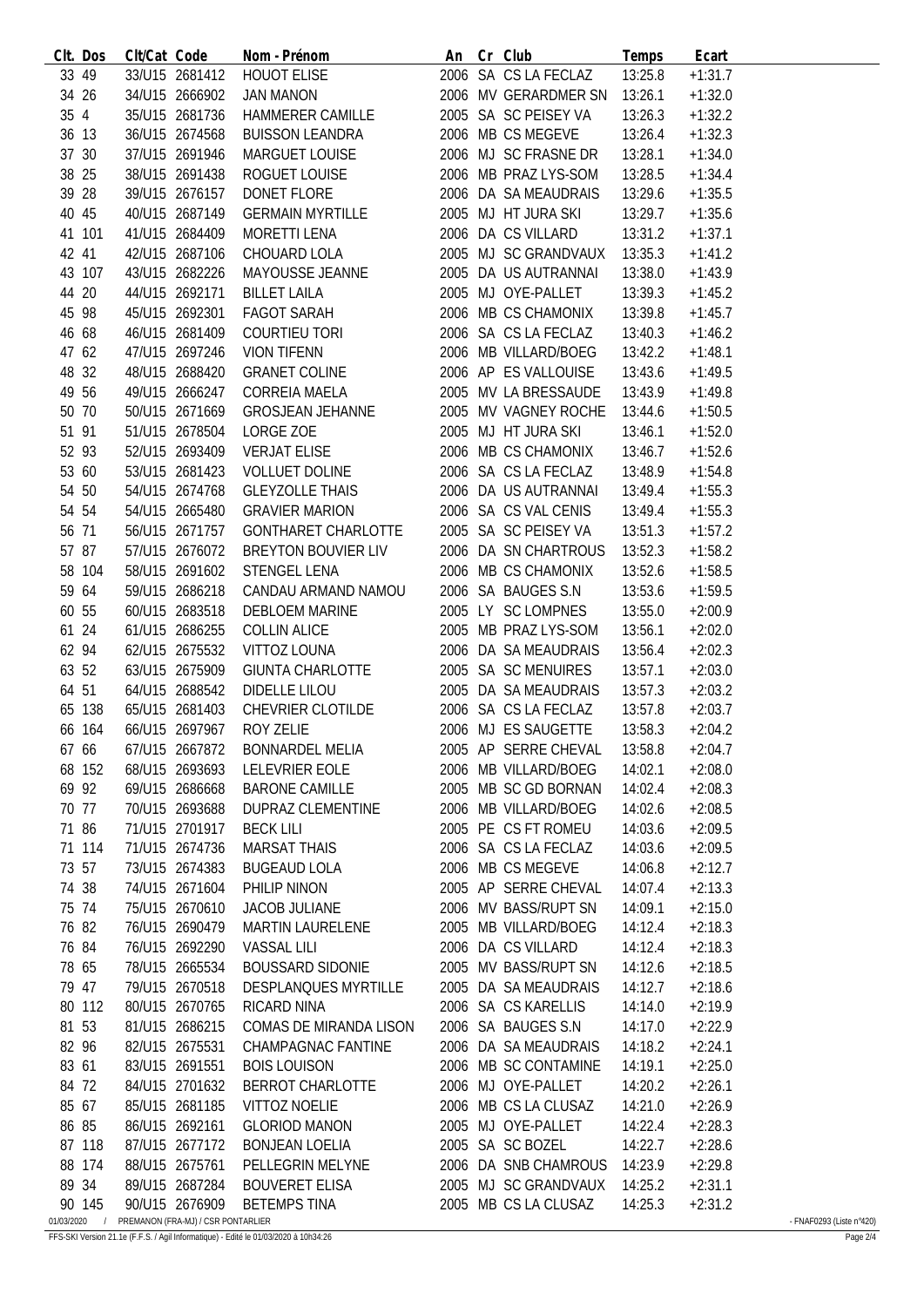|                       | CIt. Dos | Clt/Cat Code    |                                      | Nom - Prénom                        |             | An Cr Club                   | Temps   | Ecart     |                          |
|-----------------------|----------|-----------------|--------------------------------------|-------------------------------------|-------------|------------------------------|---------|-----------|--------------------------|
| 91 39                 |          |                 | 91/U15 2689652                       | FINE SOLENE                         |             | 2006 AP SERRE CHEVAL         | 14:26.7 | $+2:32.6$ |                          |
| 92 59                 |          |                 | 92/U15 2692160                       | <b>LALLIET LISA</b>                 |             | 2005 MJ OYE-PALLET           | 14:29.5 | $+2:35.4$ |                          |
|                       | 93 135   |                 | 93/U15 2692320                       | PROVOST MANON                       |             | 2005 MJ OLYMP MT DOR         | 14:31.8 | $+2:37.7$ |                          |
| 94 75                 |          |                 | 94/U15 2686334                       | PIC CALINE                          |             | 2006 DA SNB CHAMROUS         | 14:33.1 | $+2:39.0$ |                          |
| 95 88                 |          |                 | 95/U15 2682358                       | BARDINET FANTINE                    | 2006 DA SNO |                              | 14:33.9 | $+2:39.8$ |                          |
|                       | 96 117   |                 | 96/U15 2677876                       | AZAMBRE MATHILDE                    |             | 2006 DA US AUTRANNAI         | 14:35.0 | $+2:40.9$ |                          |
| 97 48                 |          |                 | 97/U15 2703515                       | <b>JONNARD MILLA</b>                |             | 2005 AP MTGVE V.CLAR         | 14:39.8 | $+2:45.7$ |                          |
|                       | 98 146   |                 | 98/U15 2692011                       | PISTONE JULIETTE                    |             | 2005 DA GUC GRENOBLE         | 14:40.2 | $+2:46.1$ |                          |
| 99 99                 |          |                 | 99/U15 2681489                       | DUPONT LEFEBVRE JEANNE              |             | 2005 AP GAP-BAYARD           | 14:42.0 | $+2:47.9$ |                          |
| 100 102               |          |                 | 100/U15 2692342                      | CALONEGO CHARLOTTE                  |             | 2005 MV LAC BLANC SN         | 14:42.5 | $+2:48.4$ |                          |
| 101 123               |          |                 | 101/U15 2703565                      | NAPPEY ROMANE                       |             | 2006 MJ VAL MORTEAU          | 14:44.8 | $+2:50.7$ |                          |
| 102 58                |          |                 | 102/U15 2687995                      | SAILLANT MANON                      |             | 2006 AP ORRES EMBRUN         | 14:45.0 | $+2:50.9$ |                          |
| 103 78                |          |                 | 103/U15 2689576                      | LUSINCHI JEANNE                     |             | 2005 PE SC AZUN              | 14:45.3 | $+2:51.2$ |                          |
| 104 176               |          |                 | 104/U15 2696559                      | <b>GILLET LUCIE</b>                 |             | 2006 MJ CSR PONTARLI         | 14:46.2 | $+2:52.1$ |                          |
| 105 111               |          |                 | 105/U15 2693055                      | MINELLI BARON CAPUCINE              |             | 2006 DA US AUTRANNAI         | 14:47.0 | $+2:52.9$ |                          |
| 106 127               |          |                 | 106/U15 2697035                      | <b>ABBADIE CLEMENCE</b>             |             | 2006 PE SC AZUN              | 14:50.5 | $+2:56.4$ |                          |
| 107 95                |          |                 | 107/U15 2677957                      | LEJEUNE JUSTINE                     |             | 2006 MV BASS/RUPT SN         |         |           |                          |
|                       |          |                 | 108/U15 2676998                      |                                     | 2006 LY US  |                              | 14:52.5 | $+2:58.4$ |                          |
| 108 81                |          |                 |                                      | <b>GRITTI ADRIELLE</b>              |             |                              | 14:52.9 | $+2:58.8$ |                          |
| 109 153               |          |                 | 109/U15 2701773                      | DE OLIVEIRA LEONIE                  |             | 2006 MJ OYE-PALLET           | 14:54.6 | $+3:00.5$ |                          |
| 110 40                |          | 110/U15 2686845 |                                      | <b>GASSILLOUD CHARLINE</b>          |             | 2005 MB PRAZ LYS-SOM         | 14:56.0 | $+3:01.9$ |                          |
| 111 73                |          |                 | 111/U15 2681595                      | <b>GATIE SELENE</b>                 |             | 2006 DA SN CHARTROUS         | 14:57.7 | $+3:03.6$ |                          |
| 112 125               |          | 112/U15 2681399 |                                      | BOULLEAU MARGAUX                    |             | 2006 SA CS LA FECLAZ         | 14:59.1 | $+3:05.0$ |                          |
| 113 122               |          | 113/U15 2681766 |                                      | DUPORT ANAELLE                      |             | 2005 AP MTGVE V.CLAR         | 14:59.6 | $+3:05.5$ |                          |
| 114 142               |          |                 | 114/U15 2674084                      | <b>MARION LOUISE</b>                |             | 2005 DA US AUTRANNAI         | 15:01.8 | $+3:07.7$ |                          |
| 115 90                |          |                 | 115/U15 2691061                      | MERLE MAELISS                       |             | 2005 CE SCM LOZERE           | 15:03.1 | $+3:09.0$ |                          |
| 116 89                |          |                 | 116/U15 2676185                      | COULOUMY CAMILLE                    |             | 2006 AP ORRES EMBRUN         | 15:03.3 | $+3:09.2$ |                          |
| 117 115               |          |                 | 117/U15 2691444                      | <b>BESSON ZOE</b>                   |             | 2006 MB PRAZ LYS-SOM         | 15:04.6 | $+3:10.5$ |                          |
| 118 105               |          |                 | 118/U15 2694328                      | ARDIET ABIGAEL                      |             | 2005 MJ A.S MOUTHE           | 15:05.1 | $+3:11.0$ |                          |
| 118 166               |          |                 | 118/U15 2676288                      | COSTE HANNA LIV                     |             | 2006 DA US AUTRANNAI         | 15:05.1 | $+3:11.0$ |                          |
| 120 106               |          |                 | 120/U15 2677798                      | COMBEAU ROMANE                      | 2006 DA SNO |                              | 15:05.4 | $+3:11.3$ |                          |
| 121 129               |          |                 | 121/U15 2687240                      | <b>FERRUS MANON</b>                 |             | 2006 AP AS EDELWEISS         | 15:08.5 | $+3:14.4$ |                          |
| 122 124               |          |                 | 122/U15 2673634                      | FOURCY GIRAUD AUBAINE               |             | 2006 DA CO 7 LAUX GR         | 15:08.9 | $+3:14.8$ |                          |
| 123 150               |          |                 | 123/U15 2694358                      | MINA CONESA ELINE                   |             | 2005 PE SC BEILLE            | 15:09.7 | $+3:15.6$ |                          |
|                       |          |                 | 124 110 124/U15 2687431              | <b>BLANC LAURYNE</b>                |             | 2005 SA SC ARECHES           | 15:11.9 | $+3:17.8$ |                          |
|                       |          |                 |                                      | 125 160 125/U15 2678096 COUDER EVIE |             | 2005 MB CS LA CLUSAZ 15:13.3 |         | $+3:19.2$ |                          |
| 126 79                |          | 126/U15 2667869 |                                      | RAFAITIN ELOISE                     |             | 2005 AP SERRE CHEVAL         | 15:13.5 | $+3:19.4$ |                          |
| 127 137               |          |                 | 127/U15 2691960                      | <b>HAGENBACH APOLLINE</b>           |             | 2006 MV SC RANSPACH          | 15:15.3 | $+3:21.2$ |                          |
| 128 133               |          | 128/U15 2681166 |                                      | <b>BOUDIN LOLA</b>                  |             | 2006 LY SC BRENOD            | 15:15.4 | $+3:21.3$ |                          |
| 129 119               |          | 129/U15 2697124 |                                      | MARGUERON RAPHAELLE                 |             | 2006 DA GUC GRENOBLE         | 15:16.5 | $+3:22.4$ |                          |
| 130 121               |          |                 | 130/U15 2671759                      | <b>BRUSSON LEA</b>                  |             | 2005 SA SC PEISEY VA         | 15:20.1 | $+3:26.0$ |                          |
| 131 108               |          | 131/U15 2691910 |                                      | <b>HENRIET ANNA</b>                 |             | 2006 MJ ES SAUGETTE          | 15:20.2 | $+3:26.1$ |                          |
| 132 157               |          | 132/U15 2667108 |                                      | DUC GONINAZ CLOE                    |             | 2006 SA SC ARECHES           | 15:23.5 | $+3:29.4$ |                          |
| 133 126               |          |                 | 133/U15 2688422                      | OLIVERO ELSY                        |             | 2006 AP ES VALLOUISE         | 15:26.0 | $+3:31.9$ |                          |
| 134 140               |          |                 | 134/U15 2677690                      | <b>BOURGAULT ELINE</b>              |             | 2006 DA US AUTRANNAI         | 15:27.6 | $+3:33.5$ |                          |
| 135 178               |          | 135/U15 2691675 |                                      | PERROT AUDET LIA                    |             | 2005 MJ DAMPRICHARD          | 15:27.7 | $+3:33.6$ |                          |
| 136 151               |          | 136/U15 2692566 |                                      | PELUHET JULIE                       |             | 2005 PE SC AZUN              | 15:27.9 | $+3:33.8$ |                          |
| 137 162               |          | 137/U15 2694357 |                                      | <b>LOUBET MANON</b>                 |             | 2005 PE SC BEILLE            | 15:28.9 | $+3:34.8$ |                          |
| 138 131               |          | 138/U15 2701778 |                                      | <b>BOURGEOIS ARMURIER</b>           |             | 2006 MJ CHAUX NEUVE          | 15:29.1 | $+3:35.0$ |                          |
| 139 143               |          | 139/U15 2692403 |                                      | <b>MESTAS FANNY</b>                 |             | 2006 AU SC DE BESSE          | 15:32.3 | $+3:38.2$ |                          |
| 140 116               |          | 140/U15 2681540 |                                      | <b>TRILLAT ORIANE</b>               |             | 2005 SA BAUGES S.N           | 15:35.2 | $+3:41.1$ |                          |
| 141 171               |          | 141/U15 2692344 |                                      | RENAUDET EVE                        |             | 2005 MV LAC BLANC SN         | 15:35.3 | $+3:41.2$ |                          |
| 142 120               |          | 142/U15 2702306 |                                      |                                     |             | 2006 MJ OYE-PALLET           | 15:36.3 | $+3:42.2$ |                          |
|                       |          |                 |                                      | SALVI CHARLINE                      |             |                              |         |           |                          |
| 143 31                |          |                 | 143/U15 2692329                      | <b>BAUD ROMANE</b>                  |             | 2006 MJ OLYMP MT DOR         | 15:39.3 | $+3:45.2$ |                          |
| 144 154               |          |                 | 144/U15 2669456                      | <b>FILLIARD SWANI</b>               |             | 2006 DA CS VILLARD           | 15:40.0 | $+3:45.9$ |                          |
| 145 109               |          |                 | 145/U15 2693330                      | <b>GACHOD FANTINE</b>               |             | 2005 MJ VAL MORTEAU          | 15:48.5 | $+3:54.4$ |                          |
| 146 113               |          |                 | 146/U15 2682238                      | POURTHIE CHLOE                      |             | 2006 AP SERRE CHEVAL         | 15:48.9 | $+3:54.8$ |                          |
| 147 156               |          |                 | 147/U15 2691673                      | PRIMET MARINE                       |             | 2005 MJ OLYMP MT DOR         | 15:50.3 | $+3:56.2$ |                          |
| 148 128<br>01/03/2020 |          | 148/U15 2691407 | / PREMANON (FRA-MJ) / CSR PONTARLIER | MIEHE NAWEL                         |             | 2006 DA SNB CHAMROUS         | 15:50.8 | $+3:56.7$ | - FNAF0293 (Liste n°420) |
|                       |          |                 |                                      |                                     |             |                              |         |           |                          |

FFS-SKI Version 21.1e (F.F.S. / Agil Informatique) - Edité le 01/03/2020 à 10h34:26 Page 3/4